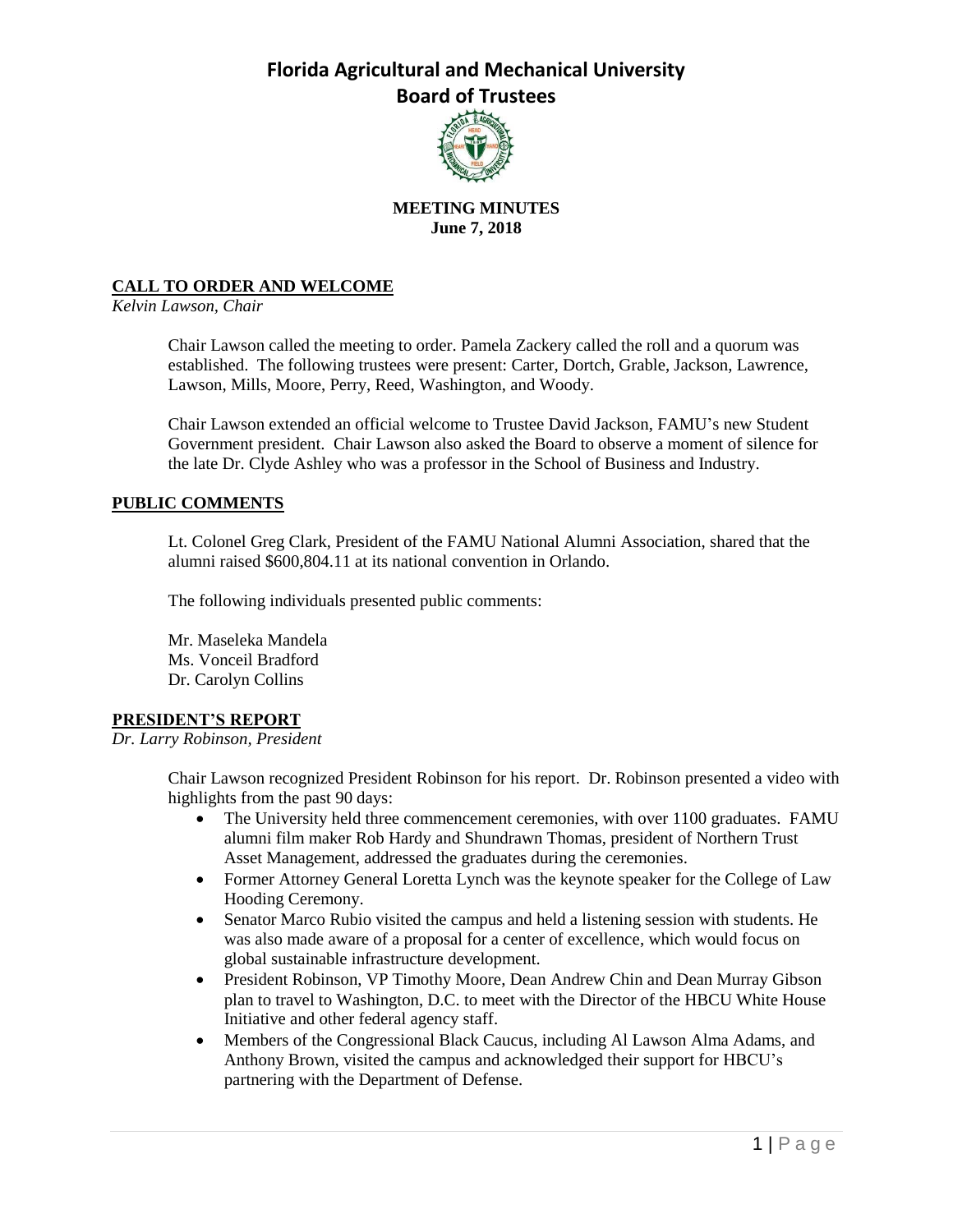

- President Robinson's student recruitment bus tour visited five cities, making stops at high schools and state colleges. Applications for admission are up 20% this year.
- Forty FAMU students commemorated the  $50<sup>th</sup>$  anniversary of the death of Rev. Dr. Martin Luther King by visiting Memphis, where they learned leadership skills, the importance of community involvement and participated in a march. They also met with Senator Bernie Sanders and FAMU alumnus Common.
- FAMU students placed eighth in the Honda All-Star competition.
- FAMU students also took home \$25,000 in scholarships after emerging as the number one team in the HBCU Battle of the Brains competition.
- In March 2018, the SACSCOC onsite committee conducted a visit to FAMU. The visit culminated with the SACSCOC team not having any recommendations for the University. This is the most favorable outcome a university can receive. FAMU expects to receive official acknowledgement from SACSCOC in December 2018.
- President Robinson and several deans visited Dow Chemical plants in Texas and Michigan. Efforts are underway to secure a partnership with Dow to support students and faculty.
- President Robinson attended the Tampa NAA Chapter's gala and the National Alumni Convention in Orlando.
- President Robinson shared that his installation will be held on November 9, 2018.
- The President held a retreat with the University's managers and focused on customer service, accountability and the strategic initiatives.

President Robinson shared the following update regarding his goals:

| <b>President Robinson's 2018 Goals</b> |                                                                                                                                                                                                 |                 |                         |                                 |  |
|----------------------------------------|-------------------------------------------------------------------------------------------------------------------------------------------------------------------------------------------------|-----------------|-------------------------|---------------------------------|--|
|                                        | <b>Metrics</b>                                                                                                                                                                                  | <b>Baseline</b> | 2018 Actual             | <b>2018 Goal</b>                |  |
| 1.                                     | Increase FAMU'S Overall Score on PBF<br><b>Metrics</b>                                                                                                                                          | 65              | 72                      | >65                             |  |
| 2.                                     | Increase the University's Six-Year<br>Graduation Rate by 5%                                                                                                                                     | 40.7%           | 47.3%                   | $45.7\%$                        |  |
| 3.                                     | Achieve First-Time Licensure Pass Rates<br>that Meet or Exceed State/National<br>Benchmarks in Law (Goal: >70%),<br>Nursing $(≥87%)$ , Pharmacy $(≥93%)$ and<br>Physical Therapy $( \geq 91\%)$ | $0$ of 4        | TBD                     | 1 of $4$                        |  |
| 4.                                     | Increase Annual Giving by 25% and<br>Implement a Plan to Launch a Capital<br>Campaign                                                                                                           | <b>\$8.5M</b>   | \$4.01M as of<br>June 4 | \$10.6M                         |  |
| 5.                                     | Implement a Comprehensive Plan to<br>Improve Customer Service in Key<br>Campus Administrative Units and<br>Enhance Engagement with Stakeholder<br>Groups                                        | N/A             | <b>On track</b>         | Implement<br>plan by June<br>30 |  |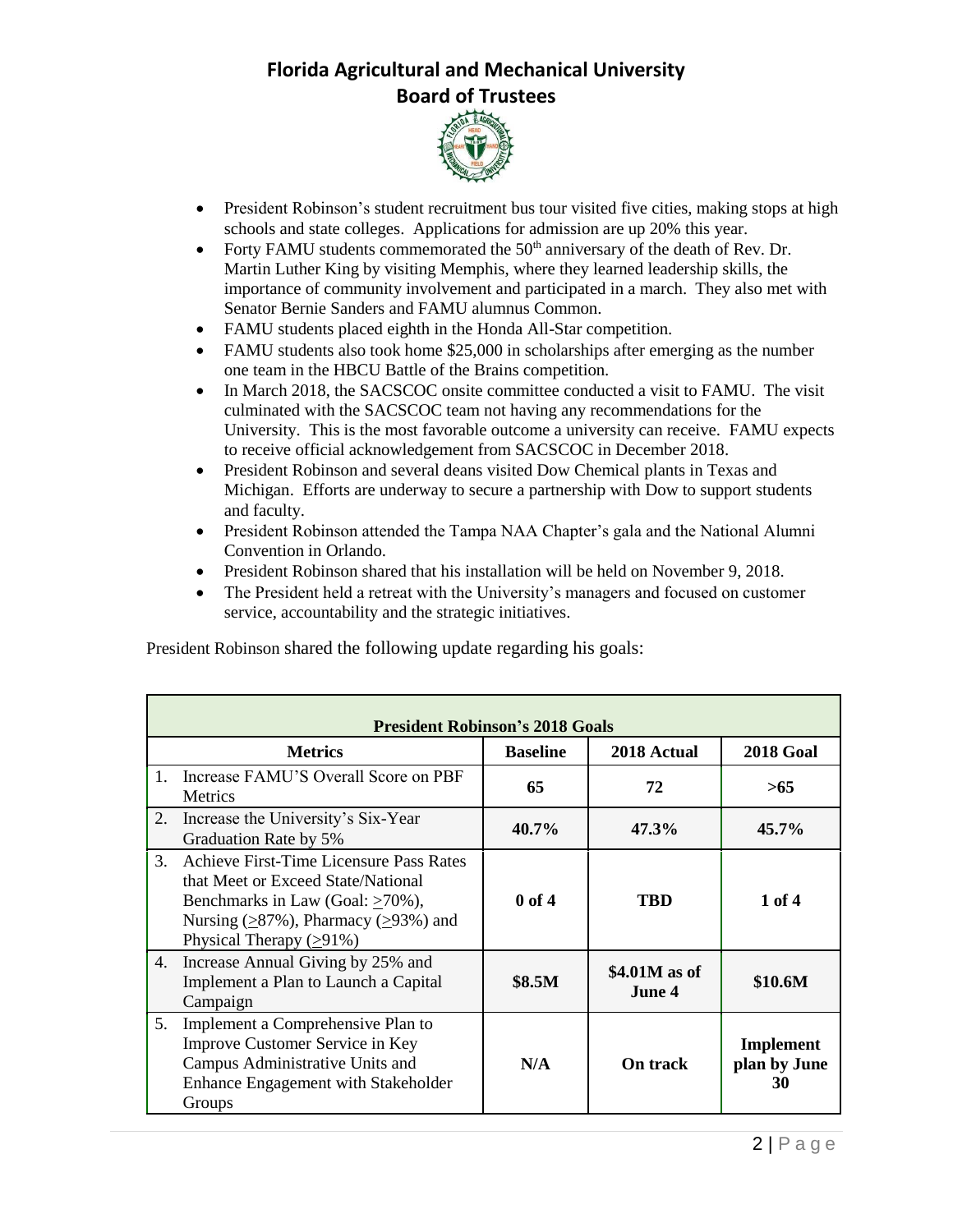

|    | <b>Metrics</b>                                                                                                                                                                         | <b>Baseline</b> | 2018 Actual           | <b>2018 Goal</b>           |
|----|----------------------------------------------------------------------------------------------------------------------------------------------------------------------------------------|-----------------|-----------------------|----------------------------|
|    | 6. Increase Total Headcount Enrollment by<br>5%                                                                                                                                        | 9,614           | 9,909                 | 10,029                     |
|    | 7. Develop a Comprehensive Housing Plan<br>by June 2018 to Address Short and Long<br><b>Term Housing Strategies</b>                                                                    | N/A             | <b>On track</b>       | Develop plan<br>by June 30 |
| 8. | Increase Total R&D Expenditures by 1%*                                                                                                                                                 | \$45.4M         | \$38M<br>as of June 1 | \$45.8M                    |
| 9. | Reduce Overall Expenditures by 5% and<br>Continue to Invest in the University's Key<br>Initiatives and Strategic Priorities, while<br>Increasing Cash Flow and Liquidity<br>(reserves) | N/A             | TBD                   | \$2.2M                     |
|    | 10. Strengthen the University's Financial<br>Health by Achieving or Exceeding a<br>Minimum Debt Ratio of 0.84                                                                          |                 | TBD                   | 0.84                       |

## **STANDING COMMITTEE REPORTS**

Chair Lawson recognized the Committee chairs to present their respective reports.

### **Academic and Student Affairs**

*Trustee Matthew Carter, Chair*

The Academic and Student Affairs Committee had several action items for approval:

- Eighteen (18) faculty members were recommended for tenure
- An honorary doctorate degree (posthumous) to LTC David E. Pollard, Sr.
- An honorary doctorate degree to Dr. Shelia A. McClure
- Proposal for the Bachelor of Science in Biomedical Engineering effective fall 2018
- Memorandum of Agreement on the Management Plan of the College of Engineering
- 2018/2019 Accountability Plan
- Four-Year Graduation Rate Improvement Plan
- Revisions to the Master of Science in Systems Engineering proposal that was approved during the March BOT meeting

## **Special Committee on Athletics**

*Kelvin Lawson, Chair*

Chair Lawson shared that the Committee heard an update on the projected 2018/2019 budget. He said that Athletics continues to have monthly reviews with the Board of Governors, as well as internal reviews. He stated that the team is committed to managing expenses and revenues, while raising addition funds.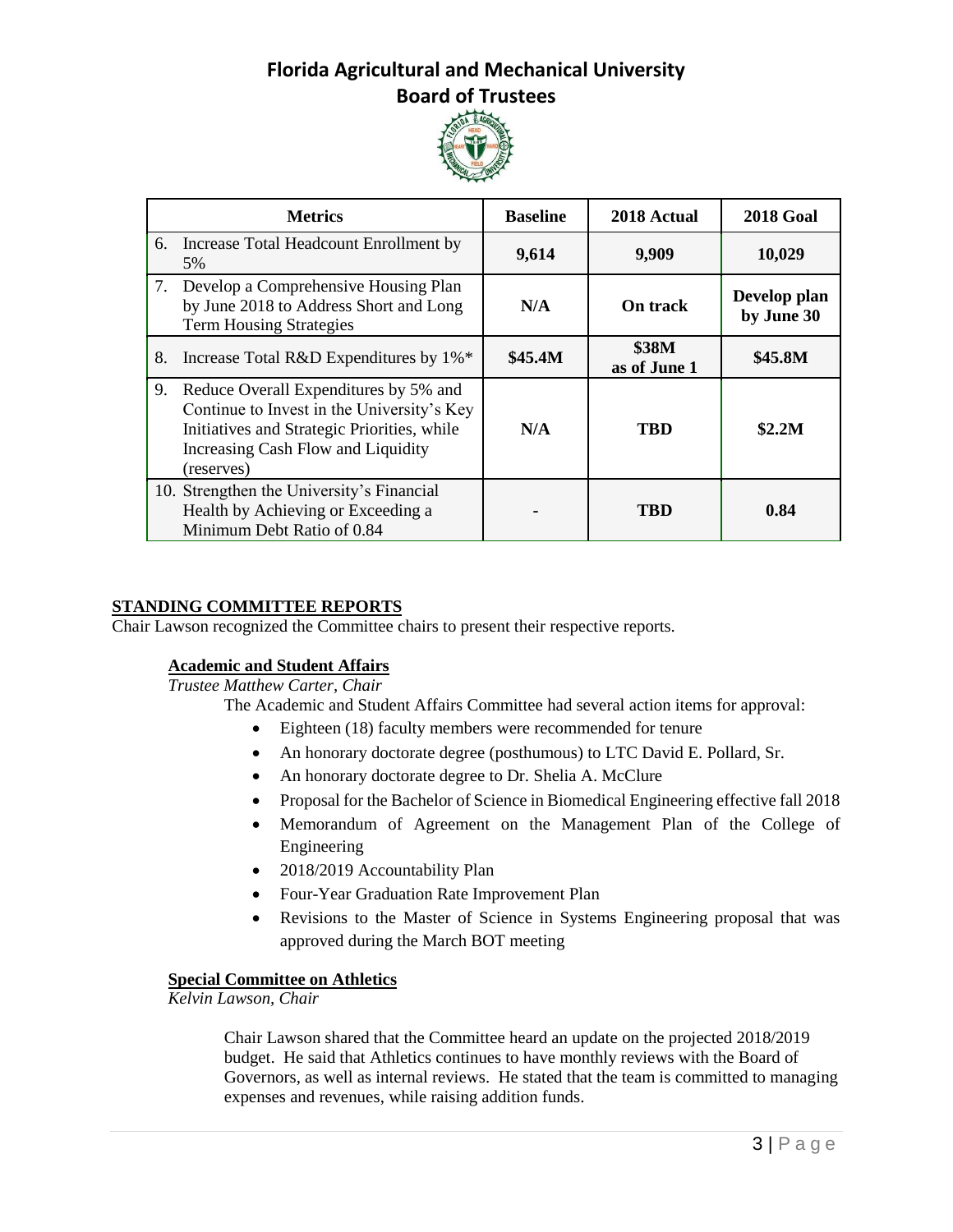

## **Audit and Compliance**

*Trustee Craig Reed, Chair*

Trustee Reed reported that the Committee received, reviewed, and approved the Compliance and Ethics Program Plan. Rica Calhoun, the chief compliance and ethics officer outlined her goals for the next three years based and provided an update of her progress.

The Committee also heard updates regarding audit findings, the athletics review, and the operational audit.

### **Budget, Finance and Facilities**

*Trustee Kimberly Moore, Chair*

Trustee Moore indicated that the Committee met on June 6, 2018 and had one consent item, five action items and two discussion items. The Center for Access and Student Success (CASS) and the Housing Project Plan needed some follow-up. Trustee Moore stated that she anticipated a meeting would be called to address with those items.

### **Direct Support Organizations**

*Trustee David Lawrence, Vice, Chair*

The Committee heard an update on the DSO policy that was updated due to the passage of Senate Bill 4. Trustee Lawson indicated that the Committee was enthusiastic about Dr. Friday-Stroud's leadership.

### **Governance**

*Trustee Harold Mills, Chair*

Trustee Mills reported that the Governance Committee is recommending approval of the following:

- Legislative Budget Request
- Regulation 5.005 Freedom of Expression and Assembly Rights and Responsibilities
- Policy 2008-01 University Communications and Media Policy
- FAMU as a smoke-free University Regulation 5.006

The Committee also received updates on the BOT survey and President Robinson's selfevaluation and 2018/2019 goals, which should be received by the Board in early to mid-July.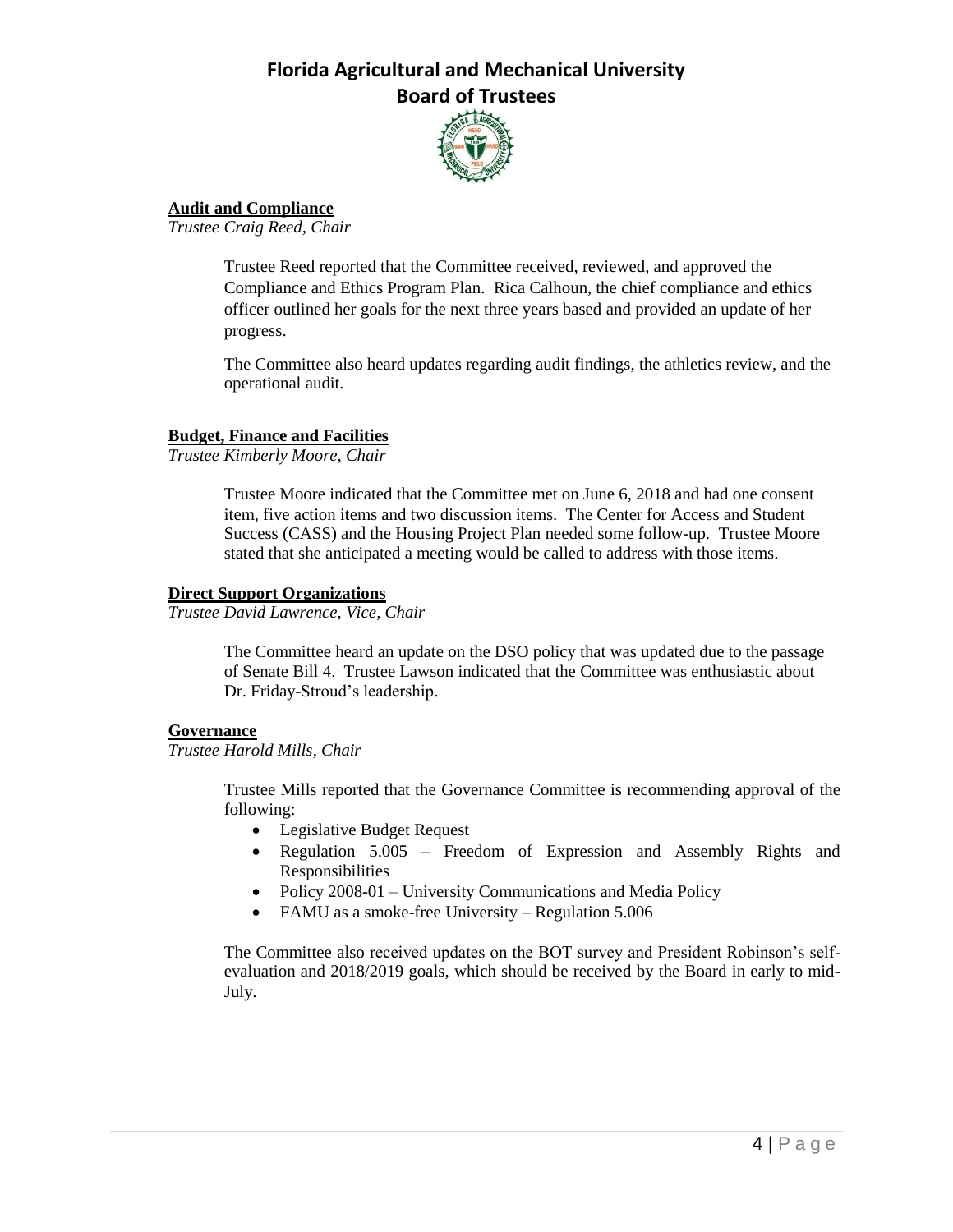

## **Special Committee on the College of Law**

*Trustee Belvin Perry, Chair*

Trustee Perry shared that Dean Leroy Pernell and Associate Dean Alicia Jackson appeared before the committee to provide an update on the bar passage rate and steps the College of Law is taking to address bar preparation. They also outlined new programs that would be instituted. President Robinson indicated that the University will hire an outside consultant to review the program to ensure that it is headed in the right direction.

## **Strategic Planning and Performance Measures**

*Trustee Craig Reed*

Trustee Reed reported that the Committee heard updates on the strategic plan, the customer service initiative and the University's performance measures.

## **CONSENT AGENDA**

Chair Lawson asked if there were any additions to the consent agenda or if anything needed to be removed from the agenda. Trustee Moore indicated that BFF 2 – CASS Amendment 3 and BFF 4 – Housing Plan Project were heard as discussion items. Chair Lawson stated that they were removed from the consent agenda and asked VP Wanda Ford to let him know when those two items are ready for the Board's consideration, so that a meeting can be called to address them. Trustee Lawrence asked if the DSO Policy was added to the consent agenda and Chair Lawson indicated that it was. Trustee Lawson confirmed that the smoke-free policy was on the consent agenda. Trustee Dortch moved approval of the consent agenda. It was properly seconded and the motion carried. The consent agenda included the following items:

### **Board of Trustees (BT)**

BT1 March 8, 2018 Minutes

### **Academic and Student Affairs Committee (ASA)**

- ASA1 Tenure
- ASA2 Honorary Doctoral Degree LTC David E. Pollard, Sr.
- ASA3 Honorary Doctoral Degree Shelia A. McClure
- ASA4 New Degree Program Bachelor of Science in Biomedical Engineering
- ASA5 Four-Year Graduation Rate Improvement Plan
- ASA6 Accountability Plan
- ASA7 Revised Master of Science Systems Engineering Degree Program

### **Audit and Compliance Committee (AC)**

AC1 Compliance Program

## **Budget, Finance and Facilities Committee (BFF)**

BFF1 Capital Improvement Program (2019-2024)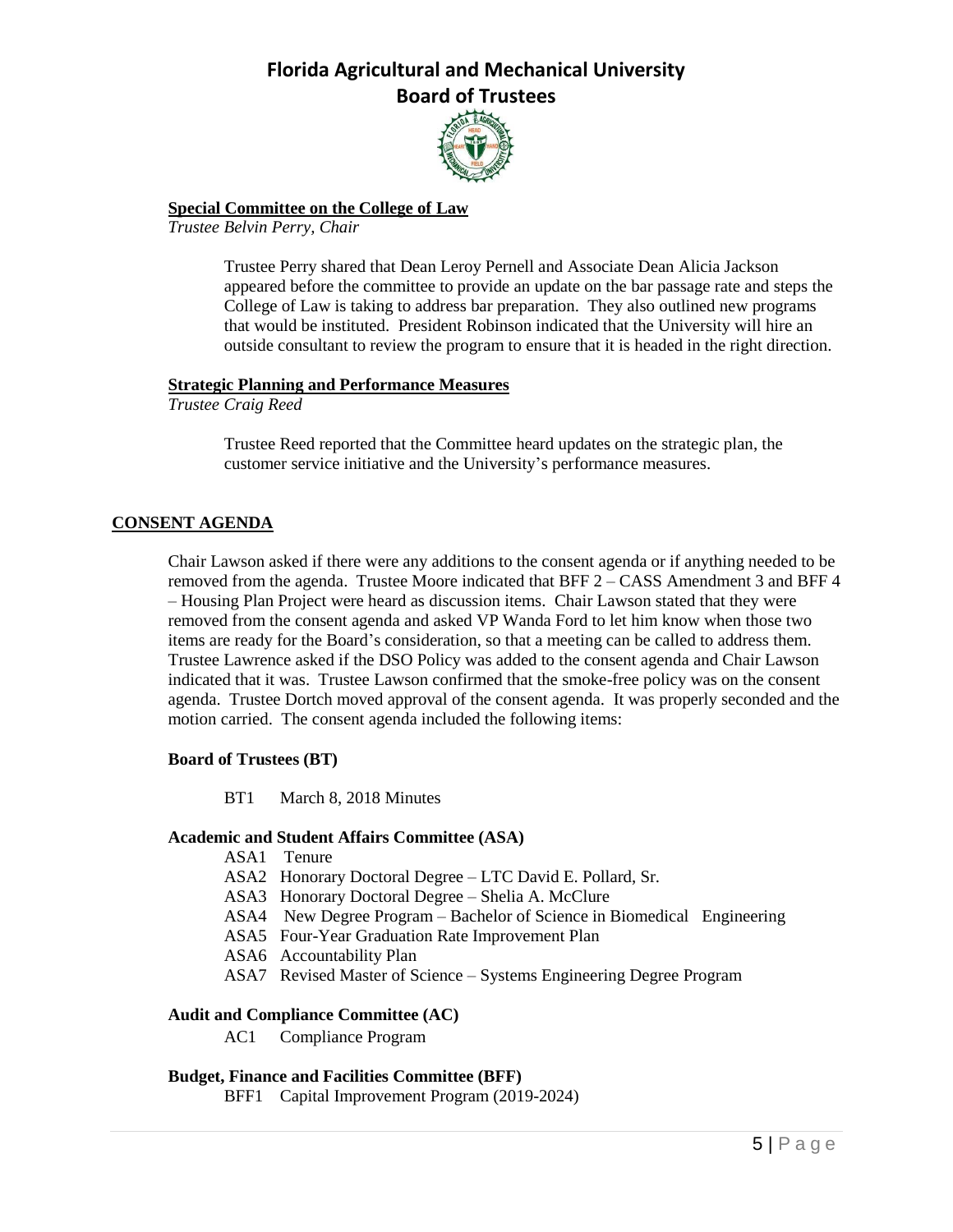

- BFF3 Energy Savings Performance Contract Vendor Selection/ Authorization to Proceed with Negotiations
- BFF5 Preliminary 2018-19 Budget
- BFF6 Amend FAMU Regulation 6, Procurement
- BFF7 Amend BOT Regulation 3.017, Schedule of Tuition and Fees

## **Governance Committee (GC)**

- GC1 2019/2020 Legislative Budget Request
- GC2 Regulation 5.005 Freedom of Expression and Assembly Rights and Responsibilities
- GC3 University Communications and Media Policy
- GC4 Regulation 5.006 No Smoking and Tobacco Use

## **ENTOMOLOGY PRESENTATION**

Dr. Lambert Kanga, Director of Entomology and Dr. Paul Shirk, USDA presented the proposal for a new entomology building at FAMU. The proposal was submitted to the USDA Agricultural Research Service (ARS) a year ago and the preliminary designs have been drafted. The building would house not only the Entomology Department, but ARS faculty members that are located on campus. It would provide space for research, education, outreach and an entomology museum. The proposal is being supported by the USDA and requires the support of other stakeholders.

## **DSO POLICY**

Chair Lawson informed the Board that the DSO Policy was not on the consent agenda, so he asked for a motion of approval. Trustee Lawrence moved approval of the policy. It was properly seconded and the motion carried.

### **GRADUATION RATE INPROVEMENT PLAN**

Chair Lawson asked Dr. Dhyana Ziegler to address the Board regarding plans to improve graduation and retention rates in the School of Journalism and Graphic Communication. Dr. Ziegler indicated that strategies include:

- Enhancing coordination of academic advisors with SJGC Curriculum Committee to ensure students follow the curriculum maps of academic programs.
- Monitoring student progress in BlackBoard for early intervention for students who are having difficulties to provide support services where needed.
- Enhancing recruitment efforts to attract high performing students.
- Developing online classes and online tutorials to assist student with matriculation through distance learning.
- Offering additional sections of high traffic required courses.
- Enhancing customer service on all levels to create a culture of "*Excellence with Caring*."
- Constantly upgrading curriculum, facilities and technology to mirror industry.